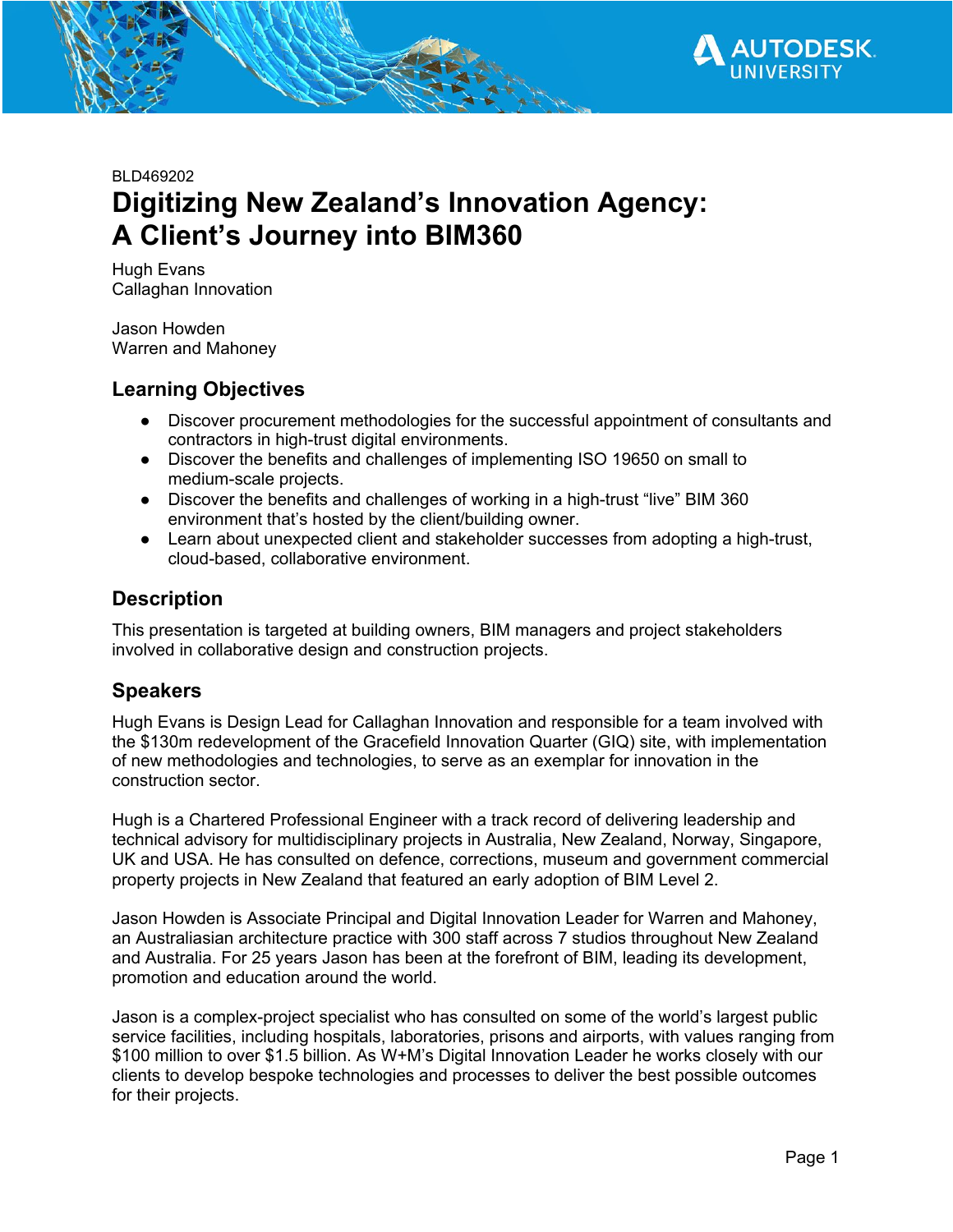

# **Contents**

| 1. Discover procurement methodologies for the successful appointment of consultants<br>and contractors in high-trust digital environments.   | $\mathcal{R}$  |
|----------------------------------------------------------------------------------------------------------------------------------------------|----------------|
| 2. Discover the benefits and challenges of implementing ISO 19650 on small to<br>medium-scale projects.                                      | $\overline{4}$ |
| 3. Discover the benefits and challenges of working in a high-trust "live" BIM 360<br>environment that's hosted by the client/building owner. | 5              |
| 4. Learn about the unexpected client and stakeholder successes from adopting a<br>high-trust, cloud-based collaborative environment.         | 6              |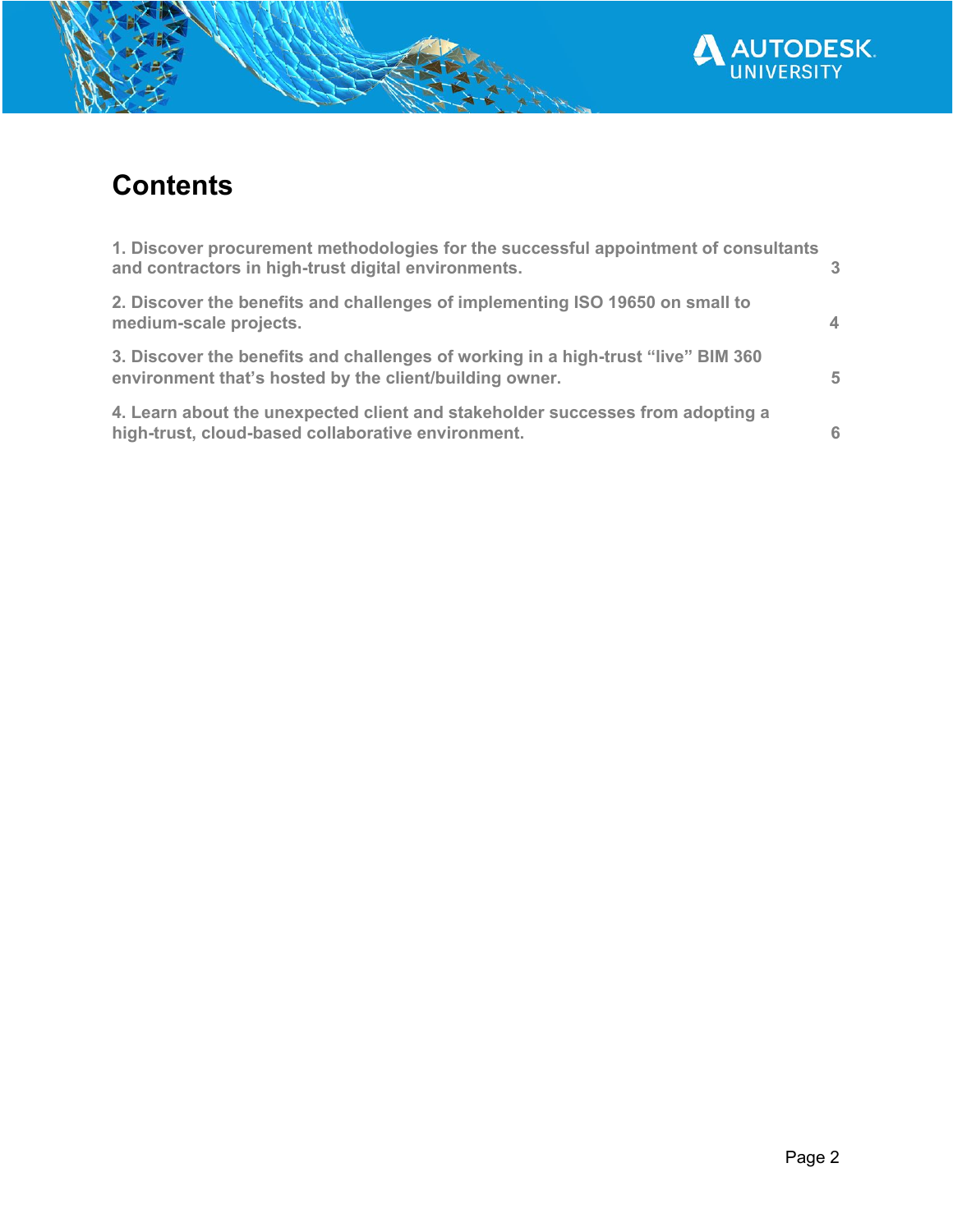## <span id="page-2-0"></span>**1. Discover procurement methodologies for the successful appointment of consultants and contractors in high-trust digital environments.**

Procurement plans and planning is in alignment with the GIQ Project Delivery Framework, this has been developed across several standard frameworks and staged gateways to comply with NZ Government Property Procurement Guidelines and Procurement Rules.

#### **Procurement Planning**

- Governance Approvals
- The Treasury Better Business Case model
- Procurement stages
- New Zealand Construction Industry Council Guidelines
- Business input stages
- Managing Successful Programmes MSP™
- Prince2 project stages

#### **BIM Pilot - Procurement**

The opportunity to implement new BIM approaches early on was considered imperative to fully developing the BIM tools and capabilities across the entire range of GIQ Projects.

It was also important to communicate the planned work at GIQ Site and to engage with a wide representation of the consulting and contracting market, to build an understanding of the opportunities that presented across the GIQ projects.

For the first GIQ Project we undertook a two-stage procurement process, during which we shortlisted based on high-level capabilities, but reserved the opportunity to open to a wide audience of potential respondents.

#### **Registration of Interest (ROI)**

This enabled us to provide a summary of the project and a high-level overview of our primary prerequisites to enable a better understanding of the capabilities in the market.

We took the approach (as voted on by the GIQ team) to place individual ROI's for Architecture, Building Services, combined Structural, Civil & Geotechnical and Fire Engineering, allowing specialised organizations to respond.

- The following was issued:
	- Project summary and very general project information requirements.
	- Define stage drawings and extracts from GIQ Digital Twin (specific to discipline being appointed).
- We assessed on:
	- Project summaries prior experience, project size and value.
	- Proposed personnel capability & capacity to undertake the work.

**TODESK**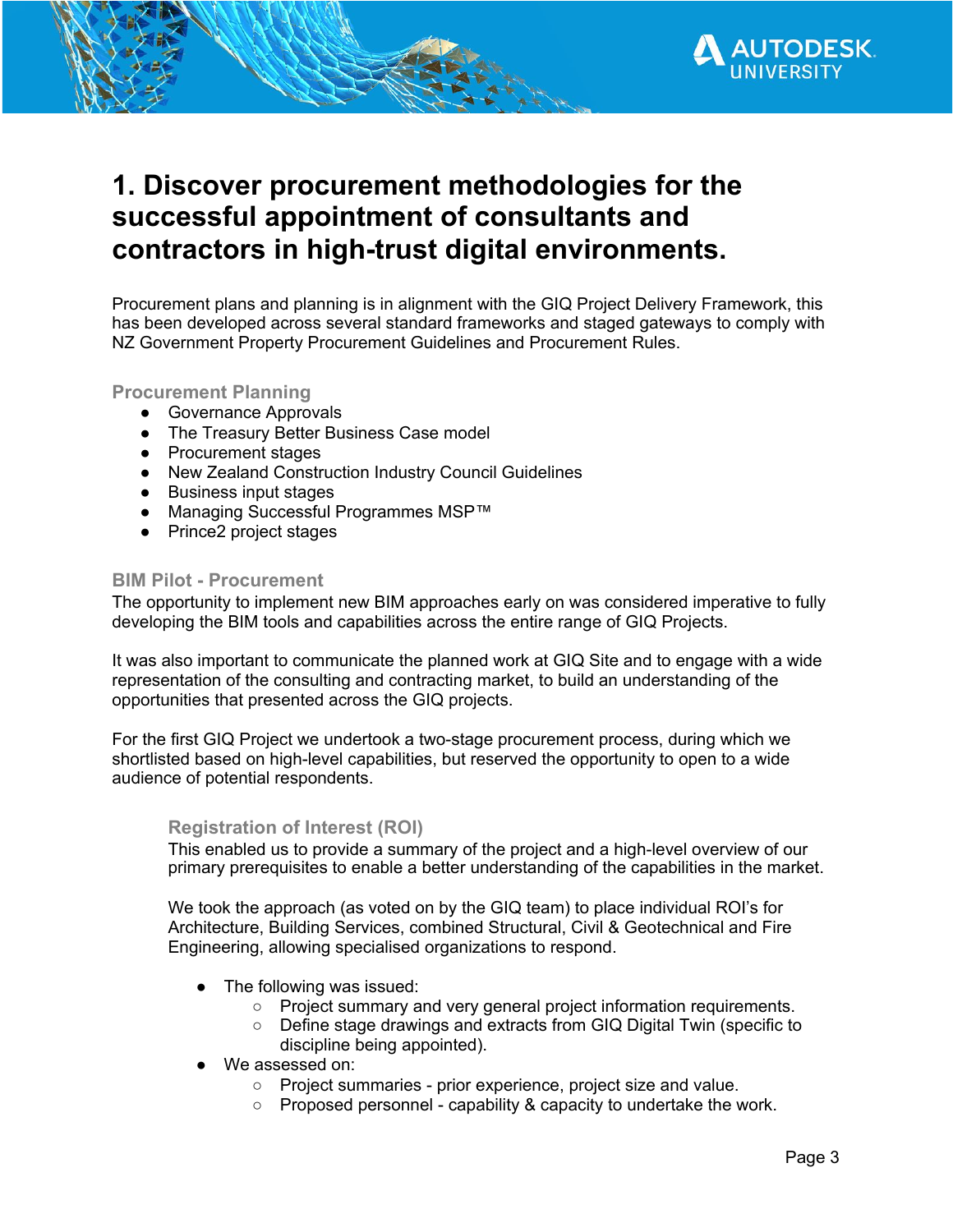

3D/ BIM experience, including alignment with ISO 19650 and an example BIM Execution Plan (BEP).

#### **Request for Proposal (ROP)**

For the second stage we invited shortlisted consultancies to respond to a Request for Proposal, with response in the form of a presentation.

- The following was issued:
	- Organisational Information Requirements (OIR) & Project Information Requirements (PIR).
	- Exchange Information Requirements (EIR) & File Naming Conventions.
	- Conceptual Drawings (Elevations and Sections), Geotechnical, Fire, Accessibility and other reports.
	- Schedule of Pricing.
	- Series of questions about:
		- Innovation, design philosophy & safety in design.
		- LOD350 3D Model, BIM protocols and systems, with reference to ISO 19650.
		- Experience deploying Autodesk BIM 360 for purposes of design collaboration
- We assessed on:
	- Presentation and responses to plain language questions, PIR.
	- Named personnel.
	- Pre-appointment BEP.
	- Value.

#### **Summary**

<span id="page-3-0"></span>The two stage approached allowed for an open market interaction, and in the second stage we were able to meet and discuss the project with the presentation team, providing the same Q&A and information to all parties and gaining a real understanding of who would be undertaking key roles, such as the Design Management, BIM Lead and Model Element Author roles.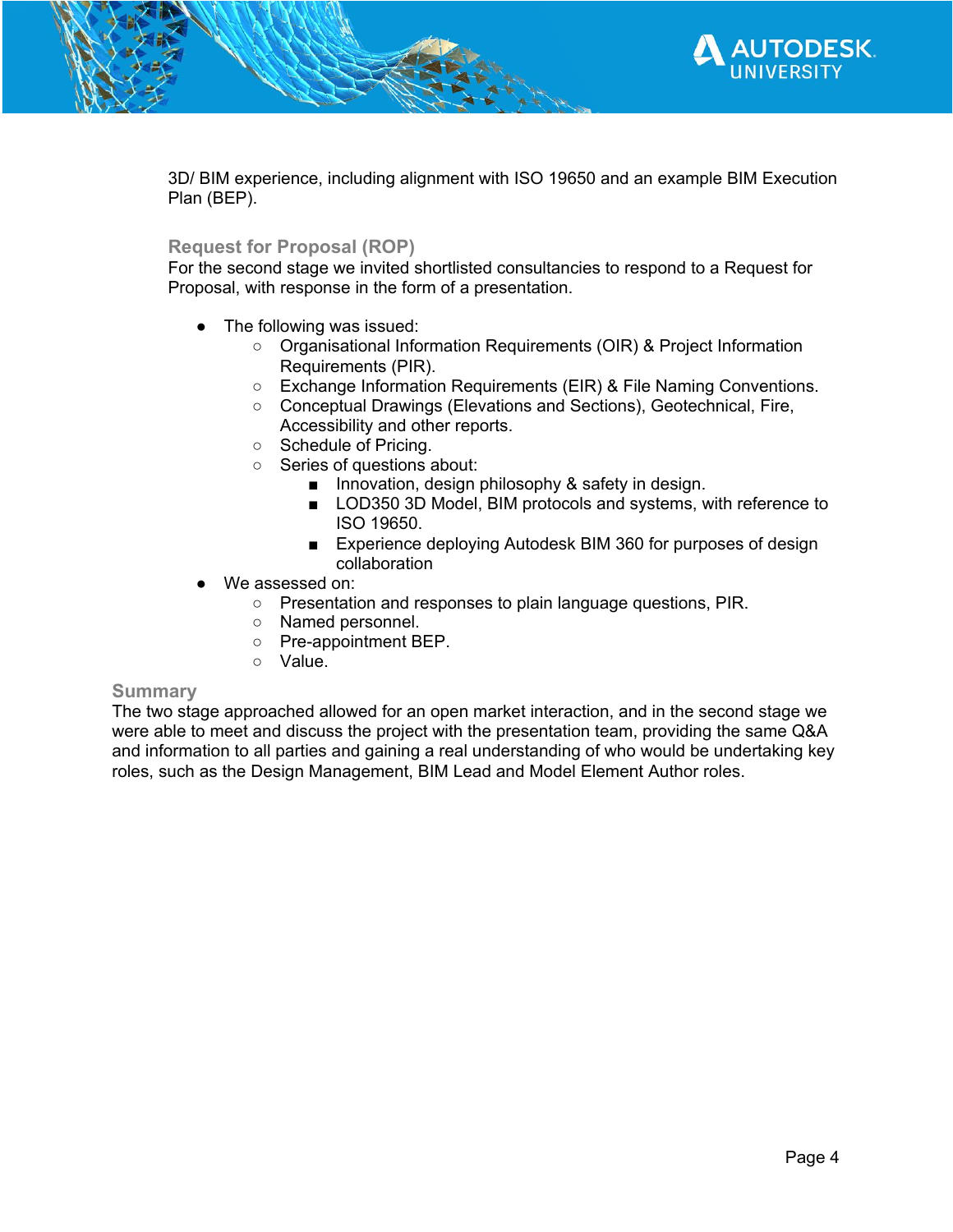

## **2. Discover the benefits and challenges of implementing ISO 19650 on small to medium-scale projects.**

Lorem ipsum dolor sit amet, consectetur adipisicing elit, sed do eiusmod tempor incididunt ut labore et dolore magna aliqua. Ut enim ad minim veniam, quis nostrud exercitation ullamco laboris nisi ut aliquip ex ea commodo consequat. Duis aute irure dolor in reprehenderit in voluptate velit esse cillum dolore eu fugiat nulla pariatur. Excepteur sint occaecat cupidatat non proident, sunt in culpa qui officia deserunt mollit anim id est laborum.

#### **AU Subheading 1**

Lorem ipsum dolor sit amet, consectetur adipisicing elit, sed do eiusmod tempor incididunt ut labore et dolore magna aliqua. Ut enim ad minim veniam, quis nostrud exercitation ullamco laboris nisi ut aliquip ex ea commodo consequat. Duis aute irure dolor in reprehenderit in voluptate velit esse cillum dolore eu fugiat nulla pariatur. Excepteur sint occaecat cupidatat non proident, sunt in culpa qui officia deserunt mollit anim id est laborum.

#### **AU Subheading 2**

Lorem ipsum dolor sit amet, consectetur adipisicing elit, sed do eiusmod tempor incididunt ut labore et dolore magna aliqua. Ut enim ad minim veniam, quis nostrud exercitation ullamco laboris nisi ut aliquip ex ea commodo consequat. Duis aute irure dolor in reprehenderit in voluptate velit esse cillum dolore eu fugiat nulla pariatur. Excepteur sint occaecat cupidatat non proident, sunt in culpa qui officia deserunt mollit anim id est laborum.



Insert AU caption.

Lorem ipsum dolor sit amet, consectetur adipisicing elit, sed do eiusmod tempor incididunt ut labore et dolore magna aliqua. Ut enim ad minim veniam, quis nostrud exercitation ullamco laboris nisi ut aliquip ex ea commodo consequat. Duis aute irure dolor in reprehenderit in voluptate velit esse cillum dolore eu fugiat nulla pariatur. Excepteur sint occaecat cupidatat non proident, sunt in culpa qui officia deserunt mollit anim id est laborum.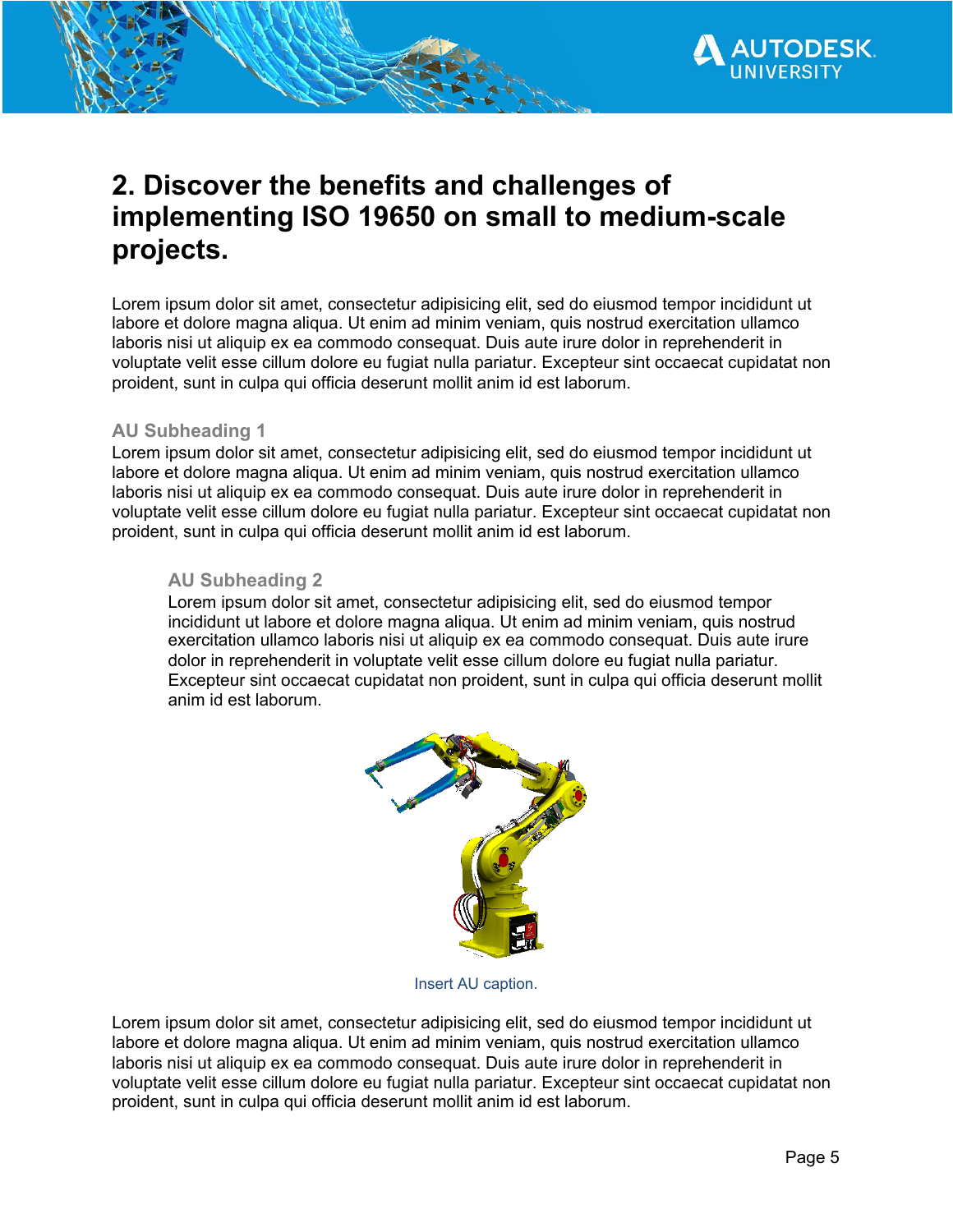

## <span id="page-5-0"></span>**3. Discover the benefits and challenges of working in a high-trust "live" BIM 360 environment that's hosted by the client/building owner.**

Lorem ipsum dolor sit amet, consectetur adipisicing elit, sed do eiusmod tempor incididunt ut labore et dolore magna aliqua. Ut enim ad minim veniam, quis nostrud exercitation ullamco laboris nisi ut aliquip ex ea commodo consequat. Duis aute irure dolor in reprehenderit in voluptate velit esse cillum dolore eu fugiat nulla pariatur. Excepteur sint occaecat cupidatat non proident, sunt in culpa qui officia deserunt mollit anim id est laborum.

#### **AU Subheading 1**

Lorem ipsum dolor sit amet, consectetur adipisicing elit, sed do eiusmod tempor incididunt ut labore et dolore magna aliqua. Ut enim ad minim veniam, quis nostrud exercitation ullamco laboris nisi ut aliquip ex ea commodo consequat. Duis aute irure dolor in reprehenderit in voluptate velit esse cillum dolore eu fugiat nulla pariatur. Excepteur sint occaecat cupidatat non proident, sunt in culpa qui officia deserunt mollit anim id est laborum.

#### **AU Subheading 2**

Lorem ipsum dolor sit amet, consectetur adipisicing elit, sed do eiusmod tempor incididunt ut labore et dolore magna aliqua. Ut enim ad minim veniam, quis nostrud exercitation ullamco laboris nisi ut aliquip ex ea commodo consequat. Duis aute irure dolor in reprehenderit in voluptate velit esse cillum dolore eu fugiat nulla pariatur. Excepteur sint occaecat cupidatat non proident, sunt in culpa qui officia deserunt mollit anim id est laborum.



Insert AU caption.

Lorem ipsum dolor sit amet, consectetur adipisicing elit, sed do eiusmod tempor incididunt ut labore et dolore magna aliqua. Ut enim ad minim veniam, quis nostrud exercitation ullamco laboris nisi ut aliquip ex ea commodo consequat. Duis aute irure dolor in reprehenderit in voluptate velit esse cillum dolore eu fugiat nulla pariatur. Excepteur sint occaecat cupidatat non proident, sunt in culpa qui officia deserunt mollit anim id est laborum.